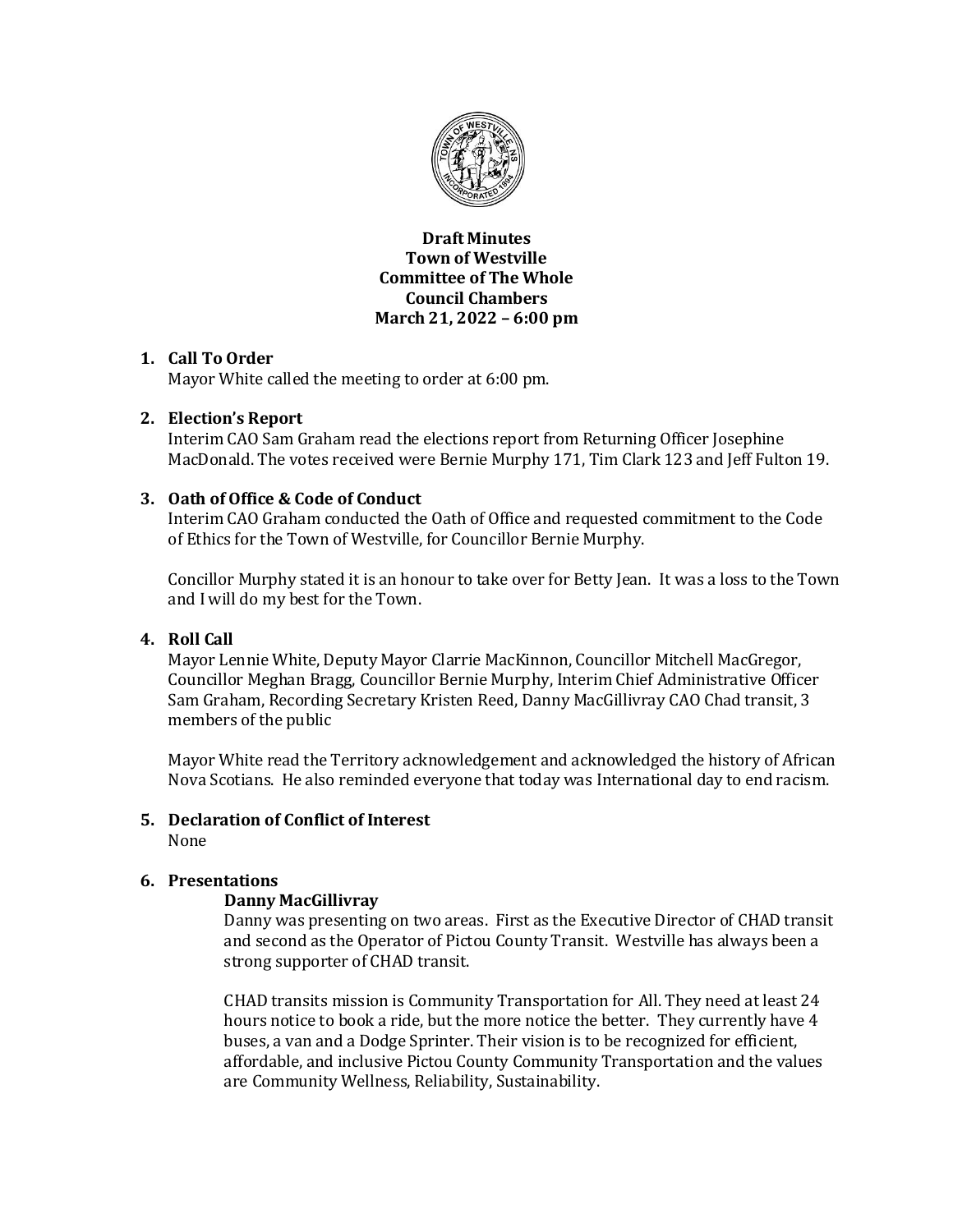They serve three groups of people. The disabled, seniors and anyone that needs a ride. Which basically means everyone. They schedule people when there is an opening, so the more notice, more ability to fit you in.

When Pictou County's Public Transit bus service ended in 1996, Kinsman bought a van and CHAD Transit stepped up at that point to provide transportation to the disabled and seniors. We have since grown and now provide transportation to anybody who needs a drive. Pre Covid they would travel 320,000 kms on 32,000 trips. During COVID that dropped to 126,000 kms on 8,200 trips. Many of those were to and from Antigonish for dialysis, which is six days a week. They also take bus loads to Summer Street everyday. During COVID charter trips have been small but are normally a significant part of the revenue. It's great for weddings, parties, trips to Fox Harbour or day camps. They have also added Ad decals on busses resulting in \$14,000 additional income.

There are six regular drivers and several part time workers. Highlights included Sunday drives for seniors, sponsored by United Way and an inclusion bus that is decorated with the colours of the Pride flag.

Deputy Mayor MacKinnon commended Mr. MacGillivray on his presentation. He also acknowledged that what they have done for Riverview Home will be remembered by many.

Mayor White remarked it's common to see the busses around but don't give much thought to them. The numbers help to put it in perspective.

Councillor Bragg asked what the fare structure is. Mr. MacGillivray explained it is \$6 for under 5 kilometers, \$7 for 5 to 15 kilometers and \$0.75 per km about that.

Pictou County had Public transit since the 1900s. When it shut down in the 1990s it was greatly missed. It made it difficult for many to get around. The annual average cost per year of a car is \$12000.

In 2013 they started to review transit. It is a hub and spoke system. Pictou County transit is the hub, with a fixed loop of New Glasgow and Stellarton. Chad transit provides the spokes to help get people further out.

The consensus was to start small and build out slowly to include all 6 units. Some units wanted to wait and see and others initially pulled out to due cost concerns. Pictou County Transit hopes when the pilot project ends in 2024, they will be able to expand. They have put in a request for funding for a study to add routes to Westville and Trenton. They are also looking at adding a third route to Pictou.

PCT currently averages 1,500 riders per month. One of the main factors for growth is to get the name out. It's the first bus of it's kind in the area. The bus has a new ramp which is faster so they don't lose time and make it easier for accessibility. Riders can also use their debit and credit cards on the bus to pay their fare. The bus is also a WIFI hotspot so people can be productive while travelling.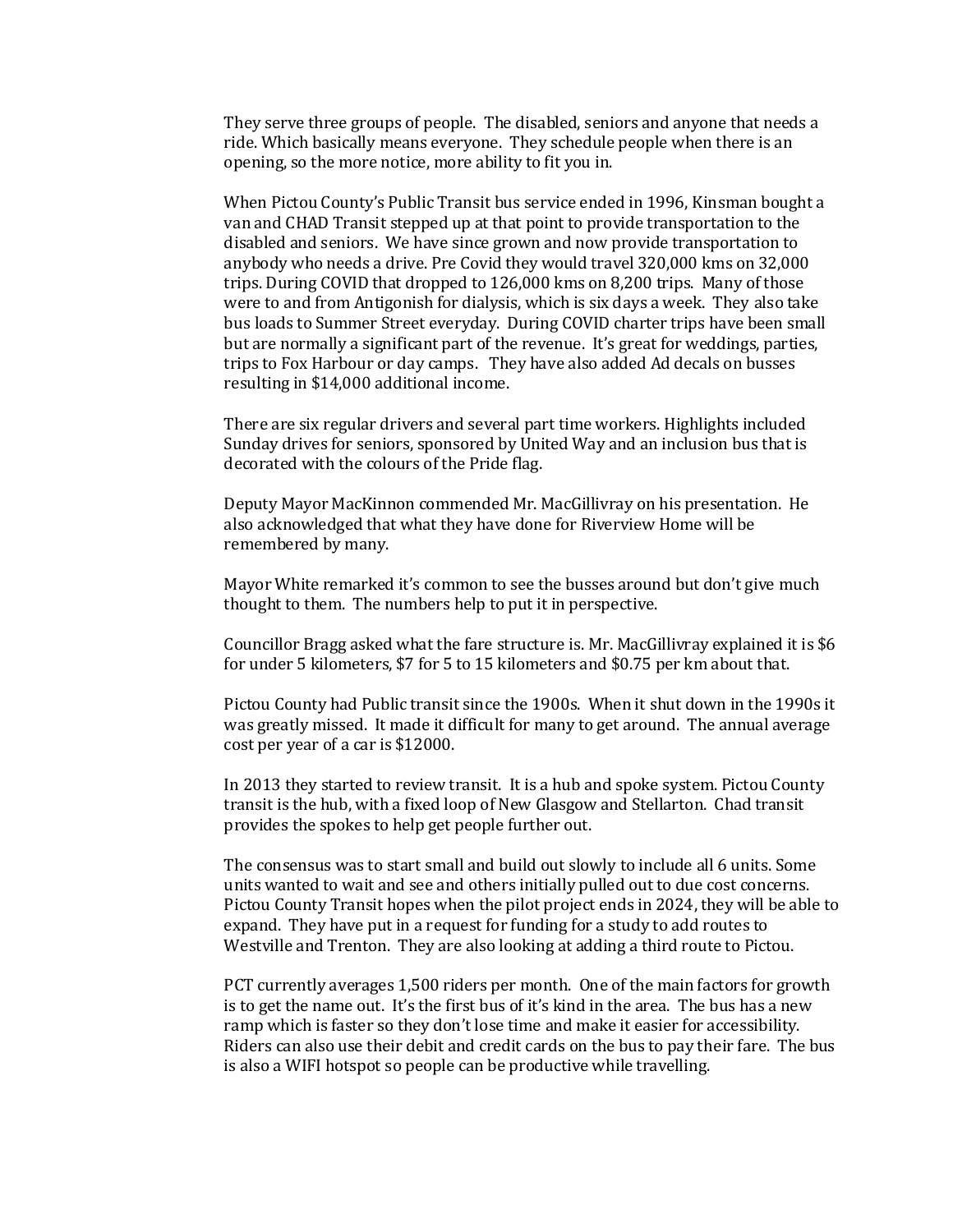The route has 9 fixed stops which include the NSCC, the hospital, Aberdeen business center, North End Rec center, Highland mall and the Wellness centre. A large part of the route is flaggable so that you can get on or off anywhere along the way, as long as it's not a busy road. The route map and other details are available on the websit[e https://pctransit.ca/.](https://pctransit.ca/)

The Fare structure is \$3 a ride or \$7.50 for a day pass but children under 5 ride free. Monthly passes are available for \$40 for youth, \$60 for seniors and students and \$70 for adults.

The busses currently don't have bike racks but they are looking into finding funding for them. If someone took CHAD transit to the bus route it would cost the \$6 fee for CHAD ( or whatever the distance fee would be) and then the \$3 fee for the bus.

Council thanked Mr. MacGillivray for his informative presentation and for the great service that the is provided.

#### **7. Correspondence**

Pictou County Crushers U13AA team chosen as the Nova Scotia Regional Finalists in the Chevrolet Good Deeds Cup. They need votes to win \$100,000 to be split between Big Brothers Big Sisters, Westville Rink, Pictou County Food Bank, Summer Street and Roots for Youth. People can vote each day between March 19<sup>th</sup> – April 2nd and share on Social Media.

#### **8. New Business**

#### **i) Municipal Polling District (Boundary) Review**

The recommendation is currently to maintain the current system. There is no timeframe within which the public consultation needs to take place. The consensus is to Post a notice on Facebook asking for feedback in the comments or by email and to hold a public meeting prior to Aprils Council Meeting.

#### **ii) Water Modeling Survey- Capital Project**

It was determined that the Town severely needs the Water Modeling Survey done. It would assess current capacity, future capacity, ability for expansion to developments such as Alma/Greenhill and help with negotiations for New Glasgow. It would help to identify why there are elevated THP levels.

The cost of the project is estimated to be \$25,000. Public Works Superintendent Graham believes this needs to be dealt with this year. Councillor MacKinnon expressed how the Asset Committee has learned the importance of these surveys, but thinks the new CAO should see if there is any funding options available.

**2022.03.24.498 Moved by** Deputy Mayor MacKinnon, **seconded by** Councillor Murphy to move into closed session at 7pm.

### **9. In Camera Session**

Personnel